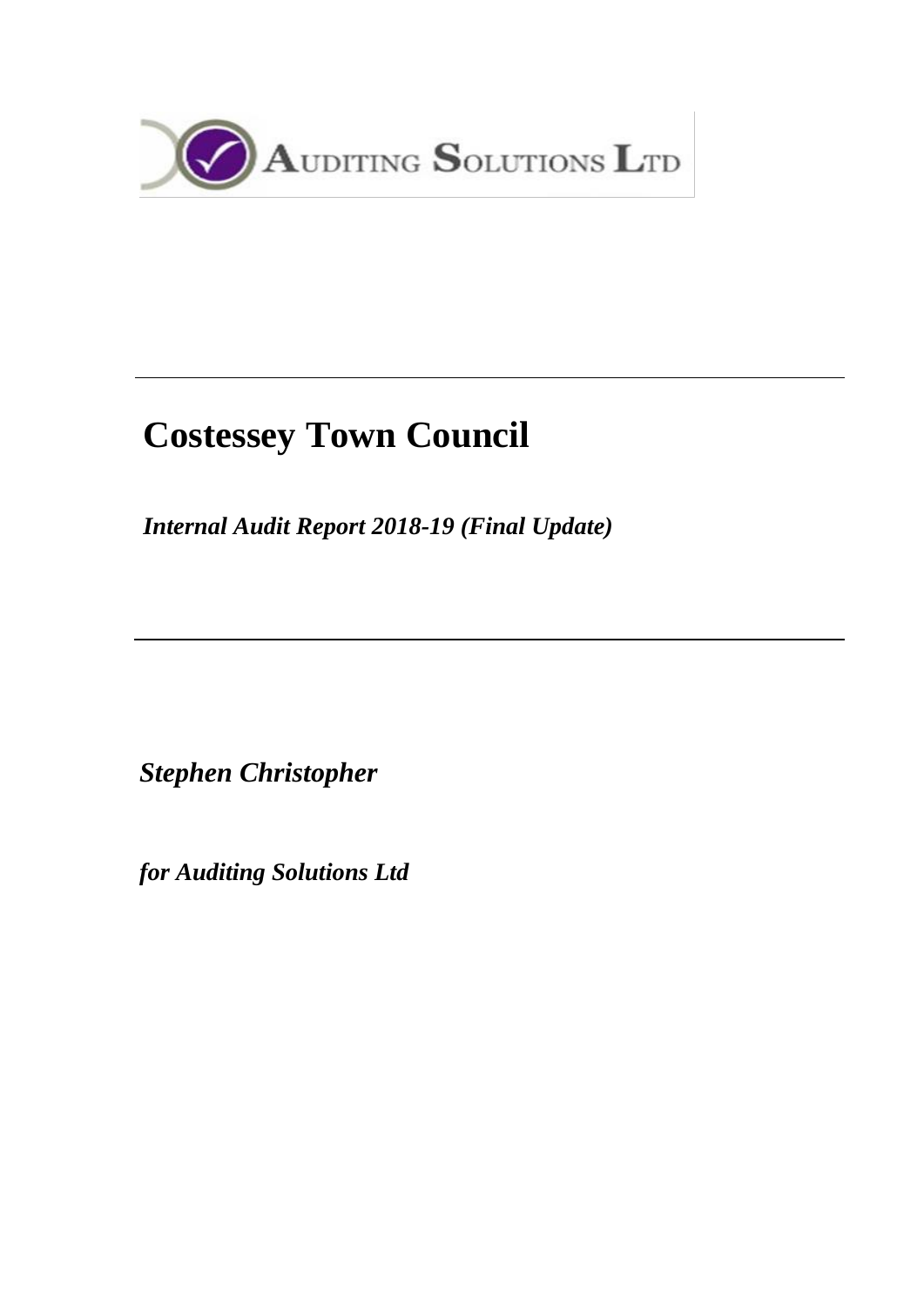### **Background and Scope**

#### **Background**

All town and parish councils are required by statute to make arrangements for an independent internal audit examination of their accounting records and system of internal control, and for the conclusions to be reported each year in the Annual Governance and Accountability Return (AGAR). Auditing Solutions Ltd was appointed to provide the internal audit service to Costessey Town Council for 2018-19.

This report sets out those areas examined during the course of our final audit visit to the Council for 2018-19, which took place on  $22<sup>nd</sup>$  May 2019. It updates the report we issued following our interim audit visit in November 2018.

#### **Internal Audit Approach**

In undertaking our internal audit work for the year, we have had regard to the materiality of transactions and their susceptibility to potential mis-recording or misrepresentation in the year-end Statement of Accounts/AGAR. We have employed a combination of selective sampling techniques (where appropriate) and 100% detailed checks in a number of key areas, in order to gain sufficient assurance that the Council's financial and regulatory systems and controls are appropriate and fit for the purposes intended.

Our internal audit programme is designed to provide assurance that the Council's financial systems are robust and are operating in a manner to ensure effective probity of transactions, and to afford a reasonable probability of identifying any material errors or possible abuse of the Council's own and the national statutory regulatory framework. The programme is also designed to facilitate our completion of the 'Annual Internal Audit Report' on Page 3 of the AGAR, which requires independent assurance over a number of internal control objectives.

#### **Overall Conclusion**

On the basis of the programme of work we have undertaken for the year, we have concluded that the Council continues to maintain an adequate and effective system of internal control. The records held in support of the accounting transactions continue to be of a high standard and provide an effective audit trail, with clear cross-referencing of all relevant documentation. We have completed and signed the 'Annual Internal Audit Report' in the 2018-19 AGAR, having concluded that the internal control objectives as set out in that report were being achieved throughout the financial year to a standard adequate to meet the needs of the Council.

In the sections below, we have explained the objectives of each area of our audit, outlining the work undertaken and our findings. We identified two areas where we consider that action is required. These are explained in the body of the report, with our recommendations included in the appended Action Plan. We ask that Members consider the content of this report and respond in due course to our recommendations, indicating the action to be taken and the likely timescale for their implementation.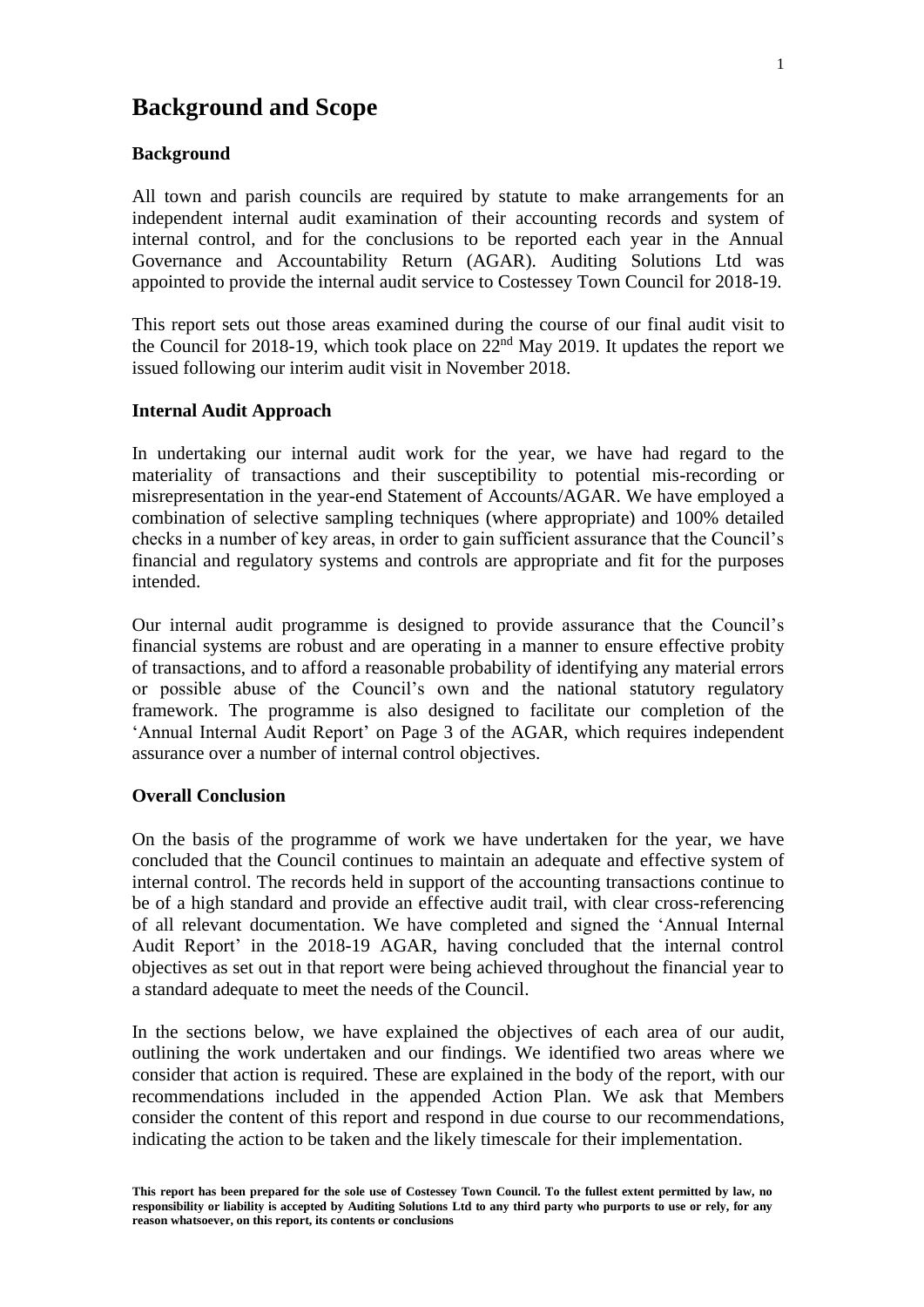## **Detailed Report**

### **Accounting and banking arrangements**

Our objective in this area is to confirm that the accounting records are being maintained accurately and kept up to date, that no anomalous entries appear in cashbooks or financial ledgers, and that appropriate banking arrangements are in place.

As in previous years, the RBS Omega accountancy package is used to maintain the financial records, with accounting support provided by DCK Accounting Solutions Ltd.

Banking services continue to be provided by Barclays Bank Plc. The Council operates two main accounts, a Business Current Account and a Business Premium (instant access savings) Account, supplemented by a separate Business Current Account for salaries and two small imprest accounts. In June 2018, the Council invested £116k of funds that are surplus to its immediate requirements into a Barclays one-year fixed interest Treasury Deposit. We note that consideration has also been given to investing with other financial institutions, but that a decision was deferred until after the Council elections in 2019.

In the course of our audit visits, we have:

- $\triangleright$  Checked that the opening Omega trial balance agrees with the closing balances in the 2017-18 AGAR;
- $\triangleright$  Confirmed that the ledger remained in balance at the end of the financial year;
- $\triangleright$  Confirmed that the cost centre and nominal ledger coding structure remains appropriate for the Council's needs;
- $\triangleright$  Checked and agreed detail on the Omega combined cash book for the Business Current Account and Business Premium Account, examining the transactions for two sample months (October 2018 and March 2019), agreeing the detail to the supporting bank statements and also verifying detail of all inter-account "sweep" transfers for that month;
- $\triangleright$  Similarly, checked and agreed the detail of transactions on the Salaries cashbook, again agreeing these to the supporting bank statements for the month;
- $\triangleright$  Checked and agreed the bank reconciliations as at 31<sup>st</sup> October 2018 and 31<sup>st</sup> March 2019 on all accounts, confirming that reconciliations continue to be prepared routinely at the close of each month and that there is evidence of independent review;
- ➢ Confirmed that the overall cash balance has been reported correctly in the draft AGAR (Section 2, line 8), and
- $\triangleright$  Confirmed that the accounting software is backed up on a daily basis to an external hard drive, which is held off-site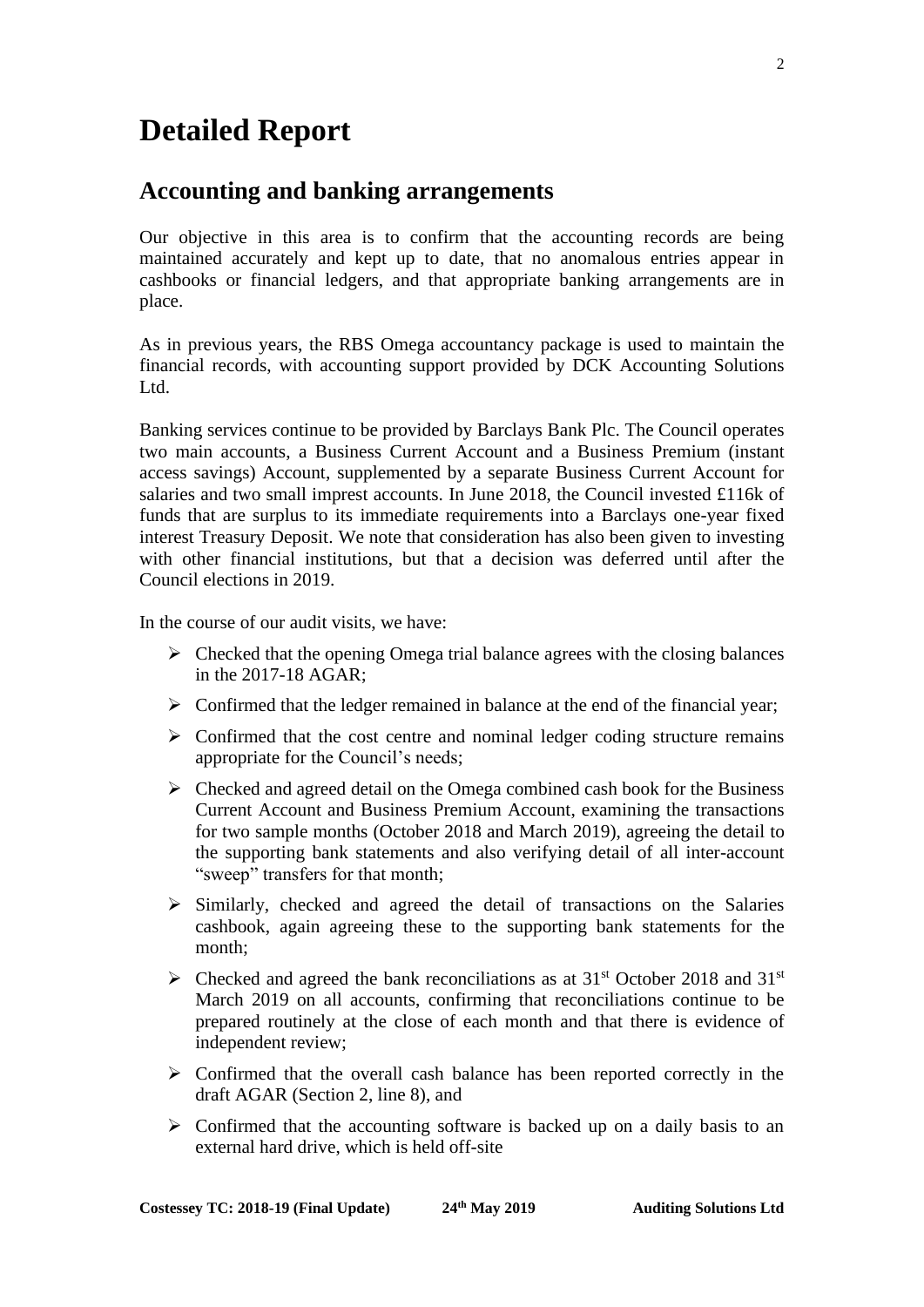#### *Conclusion*

*On the basis of our audit work, we consider that the controls in place in this area were adequate and were operating effectively. There are no matters arising that require a formal comment or recommendation.*

### **Review of Corporate Governance**

Our objective is to confirm that the Council has robust corporate governance arrangements in place and that, as far as we may reasonably be expected to ascertain (as we do not attend Council meetings), all meetings are conducted in an appropriate manner and no actions of a potentially unlawful nature have been, or are being, considered for implementation.

We have completed a review of the minutes of the Council and committee meetings for 2018-19. We are pleased to record that we have not identified any issues that we consider might have an adverse effect on the Council's financial stability, or that give cause for concern that the Council is considering, or has taken, decisions that might result in ultra vires expenditure.

The Standing Orders were formally considered by the Council in November 2018, taking account of the latest national guidance from NALC. The Financial Regulations were updated in February 2019. Again, these are based on national guidance issued by NALC, but are tailored to reflect the Council's practices.

At its meeting on  $25<sup>th</sup>$  April 2017, the Council formally adopted the "General Power of Competence" (GPoC), provided for in the Localism Act 2011, having satisfied itself that it met the necessary criteria and this continued to apply throughout the 2018-19 financial year.

From our review of the minutes and discussions with the Town Clerk, we confirmed that due consideration has been given to the implications of the new General Data Protection Regulation (GDPR), which came into force from 25th May 2018 and the steps that needed to be taken to ensure compliance. The Code of Conduct was readopted in May 2018, with the addition of a clause acknowledging that Members are required to comply with GDPR and any subsequent amendments".

#### *Conclusion*

*On the basis of our review, we are satisfied that the Council continues to adopt a sound approach to its corporate governance responsibilities. There are no matters arising that require a formal comment or recommendation.*

### **Review of Expenditure**

Our objective is to ensure that:

➢ Council resources are released in accordance with the approved procedures and budgets;

**Costessey TC: 2018-19 (Final Update) 24**

**th May 2019 Auditing Solutions Ltd**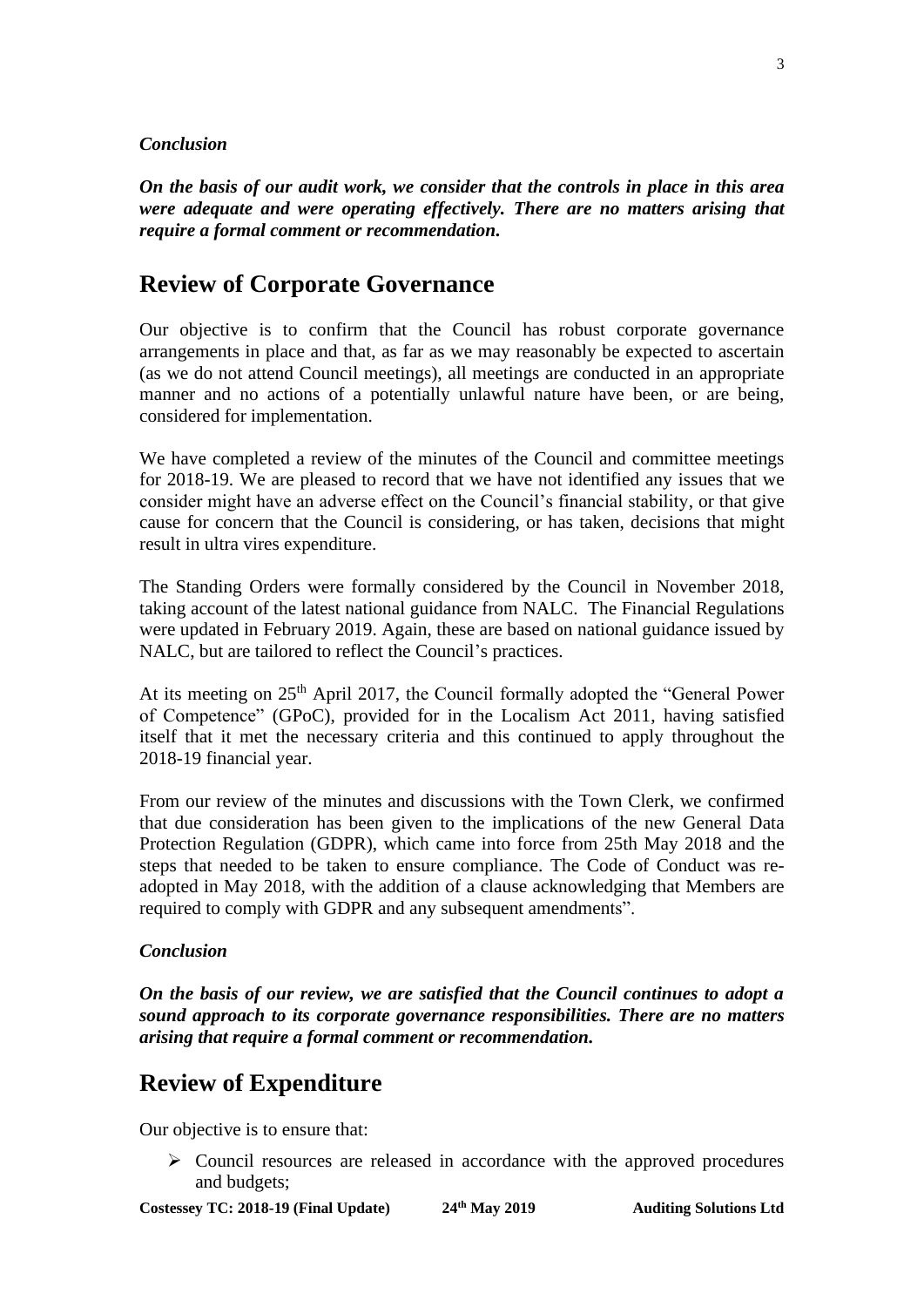- ➢ Payments are supported by appropriate documentation, either in the form of an original trade invoice or other appropriate form of document confirming the payment as due and/or an acknowledgement of receipt, where no other form of invoice is available;
- ➢ Any discounts due on goods and services supplied are identified and appropriate action taken to secure the discount;
- $\triangleright$  The correct expense codes have been applied to invoices when processed; and
- ➢ VAT has been appropriately identified and coded to the control account for periodic recovery.

We have completed our testing in this area for 2018-19; examining a sample of 45 payments. Our sample included all individual payments in excess of £2,500, together with a more random sample of every 40th cash book transaction, as recorded in the accounts. The total value of items in the sample was £311k, including VAT, which equated to 75%, by value, of non-pay related expenditure in the financial year.

We have also confirmed that VAT returns continue to be completed in a timely and accurate manner, with electronic "on-line" submission in place, in line with current HMRC requirements. We have examined the reclaims for the year - confirming that the detail agrees to that in the Omega VAT control account.

During the year the Council undertook a major tendering exercise, for the replacement of street light columns and lanterns, and for annual street light maintenance. Both of these contracts are commenced on  $1<sup>st</sup>$  April 2019 when the Council took over responsibility for the majority of the streetlighting in the town from South Norfolk Council. We reviewed the process followed and confirmed that this complied with the Council's Financial Regulations.

### C*onclusion*

*On the basis of our review, we are satisfied that the arrangements in place for the coding and authorisation of payments are sound, with adequate supporting documentation present for all payments in our test sample, and that appropriate action has been taken with regard to the re-claim of VAT.* 

### **Assessment and management of Risk**

Our objective is to confirm that the Council has put in place appropriate arrangements to identify all potential areas of risk of both a financial and health & safety nature, whilst also ensuring that appropriate arrangements exist to monitor and manage those risks in order to minimise the opportunity for their coming to fruition.

From our review of this area, we have confirmed that:

➢ The Financial Risk Assessment (FRA) was reviewed and approved by the Council at its meeting on  $29<sup>th</sup>$  January 2019, following detailed scrutiny by the Finance, Budgeting and Staffing (FBS) Committee. The Council has,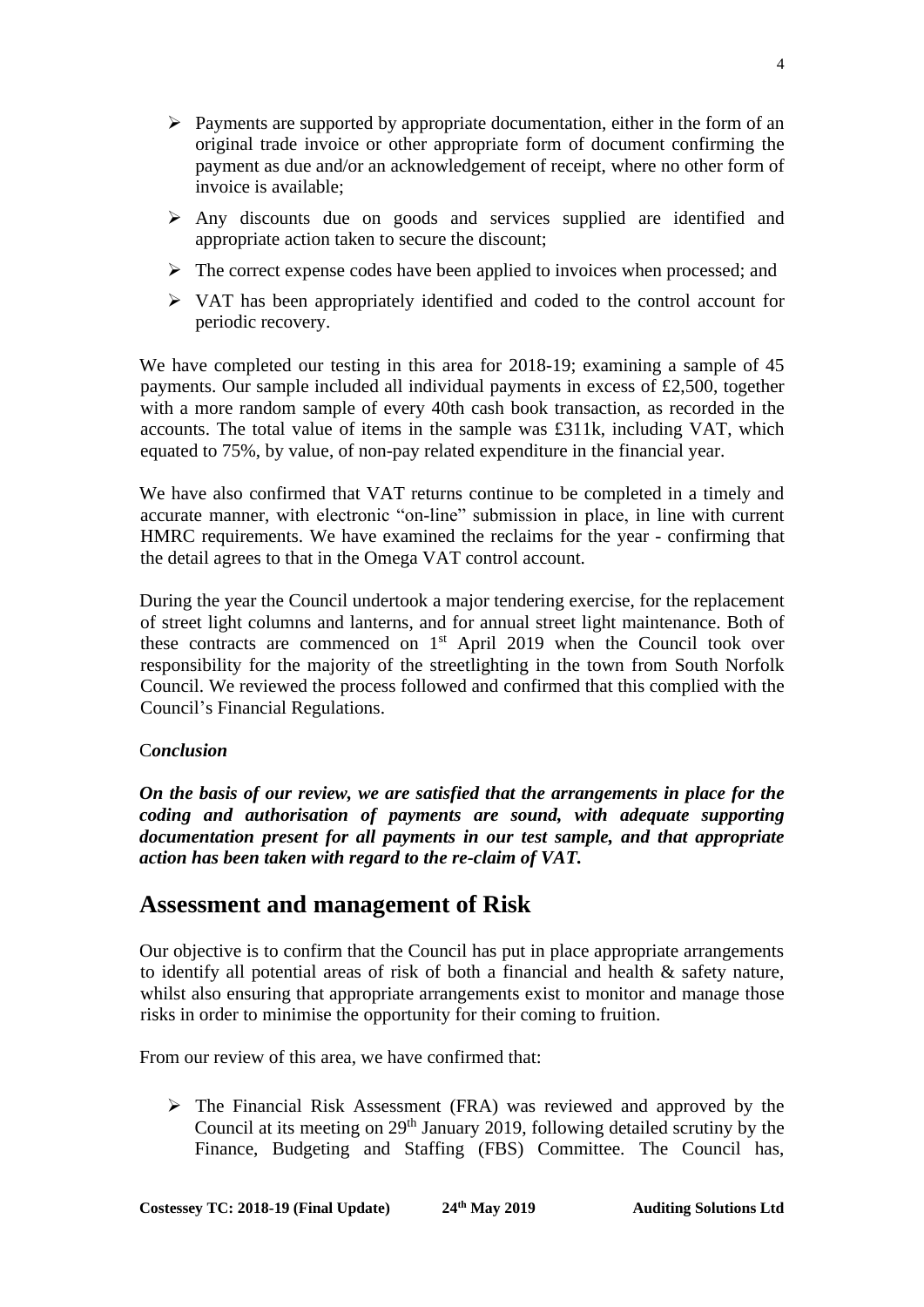therefore, met the regulatory requirement for the risk assessment to be formally reviewed at least annually (i.e. within each financial year).

- ➢ The Council has a 3-year agreement with Zurich for insurance cover, which runs until May 2020. The insurance cover for 2018-19 includes Public Liability of £15 million; Employer's Liability of £10 million and Fidelity Guarantee at £1 million, all of which we consider to be appropriate to meet the needs of the Council.
- $\triangleright$  The Council has continued to engage the services of an external consultant (SJB Solutions) to provide a risk assessment and health & safety management service;
- $\triangleright$  Zurich, the council's insurers, undertake inspections of the Council's play equipment twice per annum:
- $\triangleright$  Council staff carry out a visual check of the playgrounds as they undertake litter picking (usually daily) and deal with issues as they arise. They also complete inspection reports on a weekly basis throughout the year, which are submitted to the Town Clerk with timesheets and signed off as reviewed, with action taken, as appropriate.

#### *Conclusion*

*On the basis of our audit work, we consider that the Council has sound arrangements in place in relation to the management of risk. The one matter where we consider that further action should be taken is in relation to reporting the results of the bi-annual play area inspections to Members. We have confirmed with the Town Clerk that this is not done at present and have agreed that it would be appropriate for the reports to be considered by the Property and Environment Committee.* 

*R1 The results of the bi-annual inspection reports on the Council's play areas undertaken by Zurich Plc should be reported to the Property and Environment Committee, going forward.* 

### **Budget setting, budgetary control and reserves**

Our objective here is to confirm that the Council has robust procedures in place for identifying and approving its future budgetary requirements and the level of precept to be drawn down from District Council: also, that an effective reporting and monitoring process is in place. We also aim to confirm that the Council retains sufficient funds in earmarked and general reserves to finance its ongoing spending plans and to cover any unplanned expenditure that might arise.

At our interim audit, we noted that Members continue to be provided with detailed budget monitoring reports and formal bank reconciliations, as recorded in the Council minutes. The minutes also record that consideration has been given to the level of earmarked and general reserves that are required and to the potential use of funding which has become available through the Community Infrastructure Levy (CIL).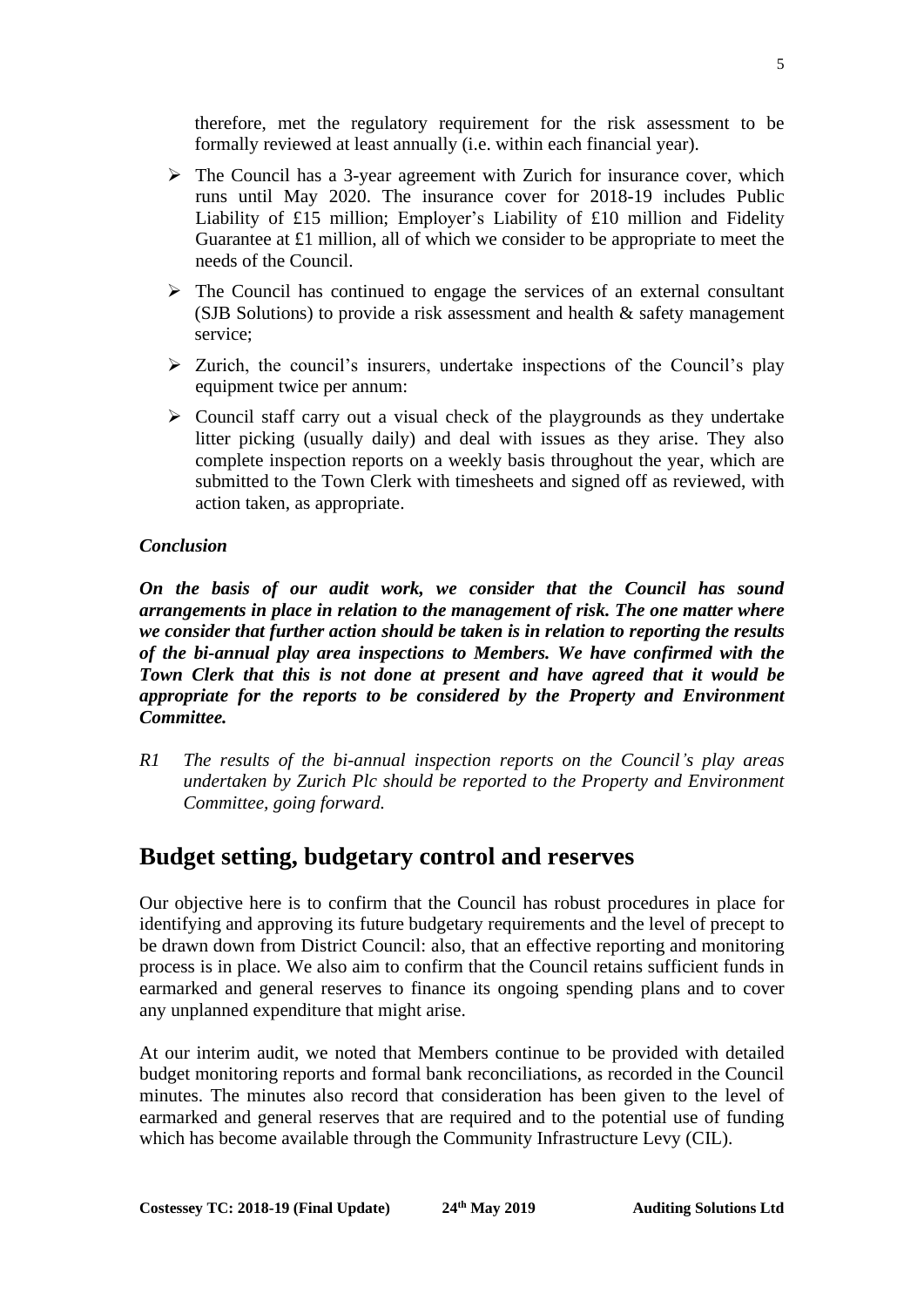At our final audit, we reviewed the process followed by the Council in setting its budget and Precept requirement for 2019-20. We noted that a draft budget report was discussed by the FB&S Committee and the Council at their meetings in November 2018, with the final budget decision being made by the Council at its meeting on  $8<sup>th</sup>$ January 2019. The Precept has been set at £636,576, compared with £591,448 for 2018/19, a notional increase of 3.8% for Band D properties. This increase equates to the additional costs that the Town Council faces in 2019-20 following the agreement for it to take over responsibility for maintaining the majority of the streetlighting in the town from SNC, as noted earlier in the report. SNC had previously charged a Special Levy for this service. We are satisfied that Members were provided with an appropriate level of information by the Town Clerk throughout the process, with support from the Accountant, to help inform the decision-making process.

At  $31<sup>st</sup>$  March 2019, the overall reserves were £627,398 (£542,937 at  $31<sup>st</sup>$  March 2018), of which the earmarked reserves amounted to £484,615 (£426,237). The main earmarked reserves are the Rolling Capital Fund, set aside for capital projects, which stood at £311,449 (£286,307) and the New Cemetery Fund which stood at £97,894 (£96,000). The Council also had unutilised CIL receipts amounting to £19,165.

In addition to the earmarked reserves, the Council retains a General Reserve for contingency purposes. At 31<sup>st</sup> March 2019, the balance of the General Reserve stood at £142,783, an increase of just over £26,000 from the previous year-end. In previous years, we have commented on the need to keep the level of the General Reserve under review, to ensure that it is maintained at a reasonable level, and it is evident this is being done. Whilst there is no 'hard and fast' rule as to the amount of General Reserve that should be held, as this will depend on the circumstances of individual authorities and the risks they face, a 'yard-stick' of between 25% and 50% of net revenue spend is often cited, with the former being possibly more realistic for larger authorities, where other funds are available to be called upon in an emergency. The Council's General Reserve balance is broadly in line with the lower guideline percentage of revenue spend, which does not appear unreasonable.

#### *Conclusion and Recommendation*

*We are satisfied that the Council has sound arrangements in place for determining its budget and Precept requirements, and for monitoring financial performance and reserves.* 

*However, from our review of the minutes, we did note that the minute of the budget and Precept decision for 2019-20 does not actually state the amount of the agreed Precept demand. It is a requirement that the actual amount of the Precept is included within the agreed resolution and this should be done retrospectively.*

*R2 At the next Council meeting, Members should retrospectively confirm the amount of the Precept that was requested for 2019-20.*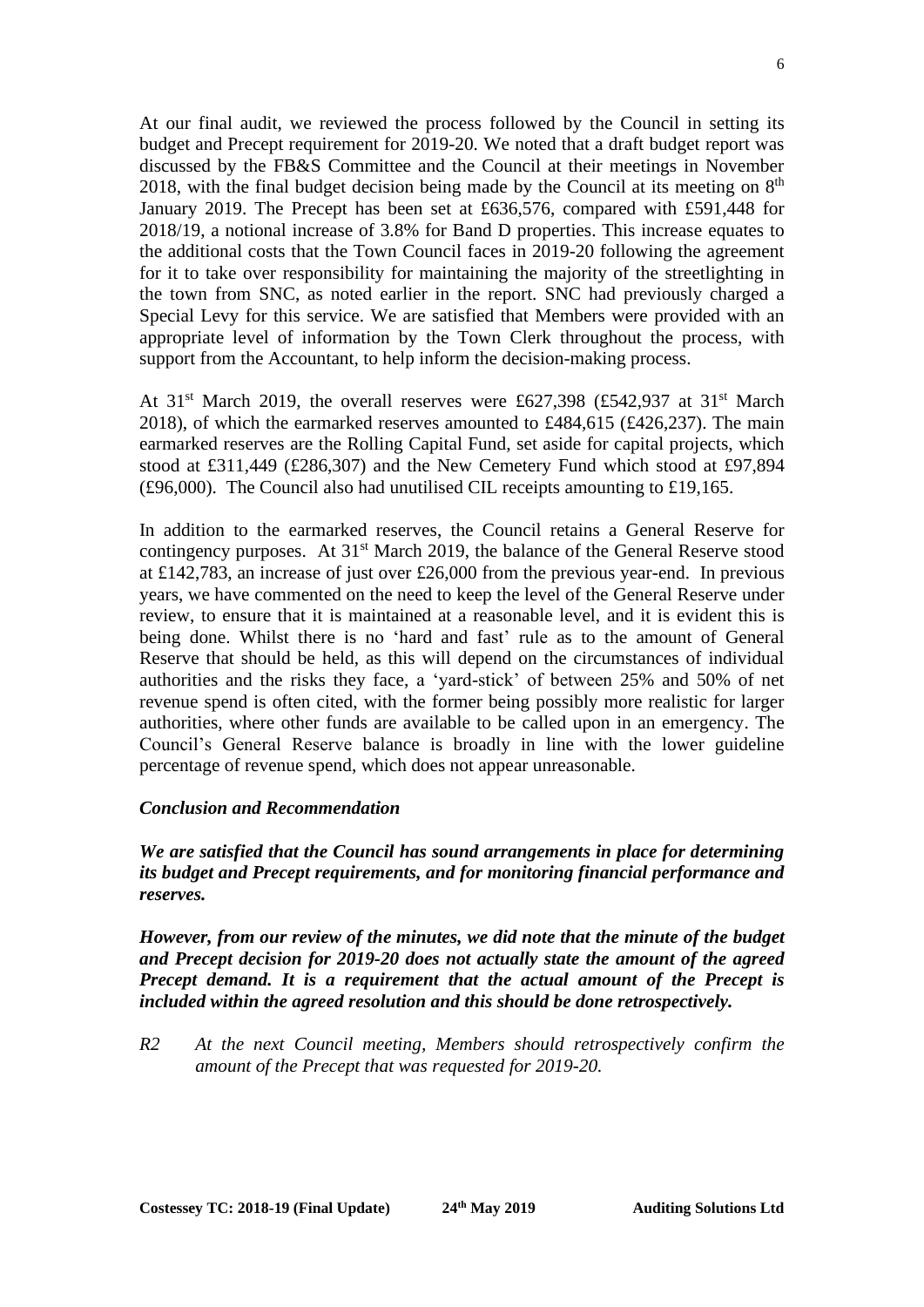### **Review of Income**

In this area of review, our objective is to confirm that income due to the Council is identified, invoiced (where applicable), recovered at the appropriate rate and within a reasonable timescale, and also that it is banked promptly in accordance with the Council's Financial Regulations.

In our audit visits, we undertook the following audit work:

- $\triangleright$  Fees and charges: We confirmed that the Council formally reviewed its fees and charges for 2018-19 in October 2018, following detailed consideration by the "Fees and Charges Working Group". We also note that a similar process has been completed for the 2019-20 financial year.
- $\triangleright$  Hall hire: We reviewed the booking diaries for all three halls for a sample week in September 2018, confirming that signed agreement forms were in place for all regular and "one-off" bookings, that appropriate sales invoices had been raised and that fees had been paid in advance, as is now the requirement;
- $\triangleright$  Cemetery related fees: We reviewed documentation supporting the interments that have taken place between  $1<sup>st</sup>$  April and  $6<sup>th</sup>$  November 2018, and confirmed that all income due has been received;
- ➢ Allotments: We examined the controls in place in relation to the collection of allotment income on behalf of the Costessey Parochial Charity, confirming that all income due has been received and the correct payment made to the Charity; and
- ➢ Outstanding debtors: We examined the Sales Ledger "Aged Debtors Report" at the time of our interim visit and at the year-end, confirming that the amount of outstanding debt has remained very low and that, where appropriate, debtors are being chased on a regular basis.

#### *Conclusion*

*On the basis of our review, the controls over income collection appear to be sound and there are no matters arising that require a formal comment or recommendation.*

### **Petty Cash Account**

When completing the 'Annual Internal Audit Report' in the AGAR, we are required to confirm that there are effective controls over the petty cash account operated by the Council. To meet that objective, we confirm that:

- ➢ Any petty cash accounts in operation are managed effectively and that all expenses incurred are appropriately supported by a trade invoice or relevant till receipt;
- $\triangleright$  Only low value expenditure is incurred from any petty cash account(s) in use;
- ➢ Where appropriate, VAT is identified and coded accordingly for periodic recovery from HMRC; and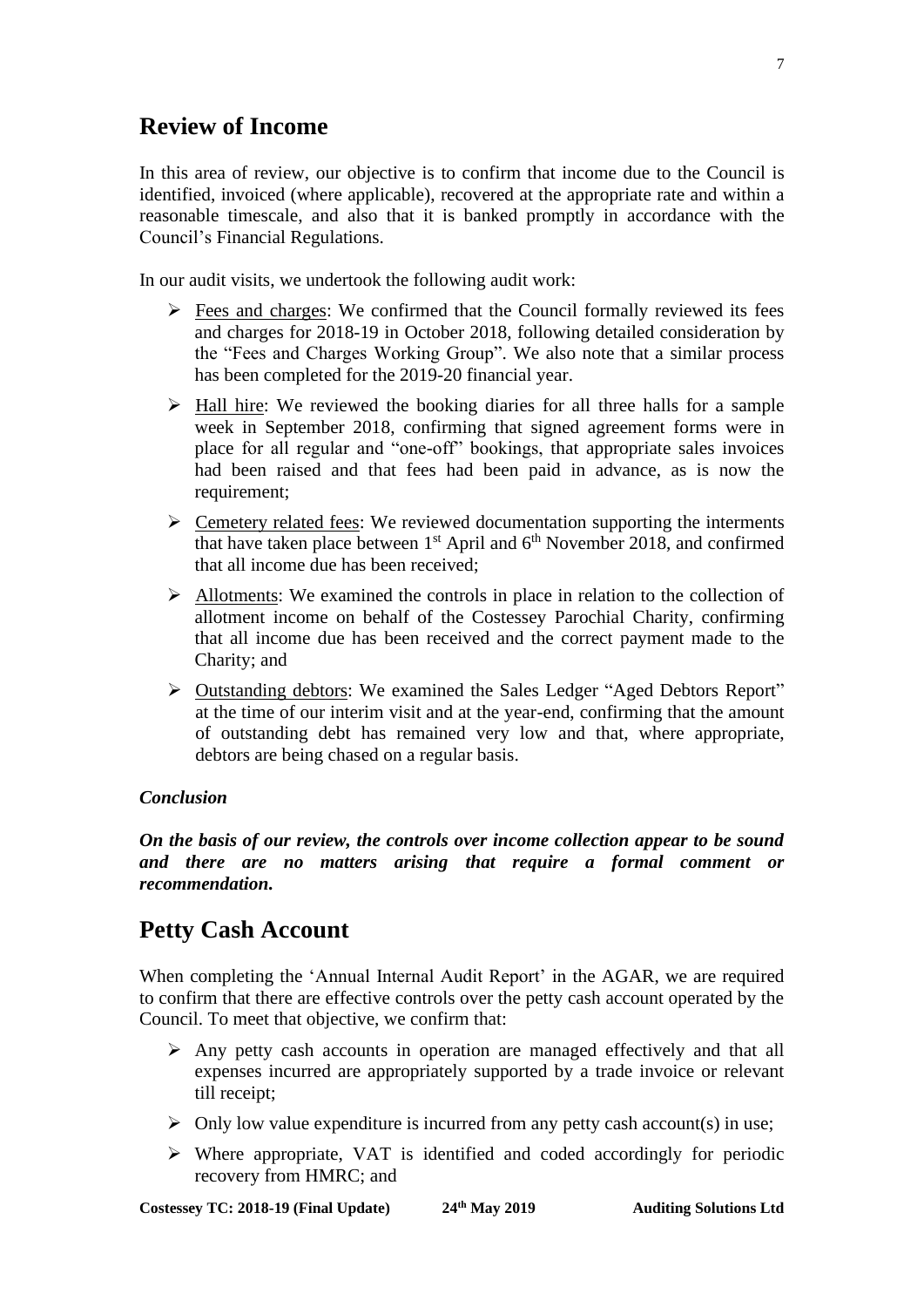$\triangleright$  The physical cash held is periodically reconciled to the supporting records.

The Administration Office operates a limited petty cash account on an "imprest basis" with monthly re-imbursements to a maximum holding of £300. We checked and agreed transactions for two sample months (October 2018 and March 2019) from the relevant Omega cashbook posting entries to supporting documentation and found that sound controls continued to operate in this area, with all sequentially numbered vouchers in place and VAT identified accordingly for periodic recovery. We also checked the physical cash held at the time of our interim visit and confirmed that this agreed to the cash book and supporting records.

For the same sample months, we also checked and agreed the transactions on the charge cards that are used by the Clerk and the Head Groundsman to assist with urgent and/or immediate purchases via the internet. These are operated through separate Omega "cashbooks" to record transactions on each card. We did not identify any issues with the level or type of expenditure incurred.

At our final audit visit, we confirmed that the end of year balances of the petty cash and imprest accounts have been included correctly in Section 2, line 8 of the draft AGAR.

#### *Conclusion*

*There are no matters arising from our audit work in this area that require any formal comment or recommendation.* 

### **Salaries and Wages**

In examining the Council's payroll function, our objective is to confirm that extant employment legislation is being appropriately observed and that the requirements of HM Revenue and Customs (HMRC) as regards the deduction and payment over of income tax and NI contributions are complied with, together with meeting the requirements of the local government pension scheme in relation to employee percentage bandings.

The Moneysoft "Payroll Manager" package continues to be used to compute the fourweekly payroll (i.e. 13 Pay Periods in the year), which includes the production of the pay slips.

To confirm compliance with the above criteria, we have:

- ➢ Confirmed that the Council had approved the employees' pay rates for the financial year and that these had been correctly applied;
- ➢ Checked the detail of payroll transactions for a sample period (Pay Period 8, November 2018), confirming that:
	- the correct PAYE tax codes and NIC table deduction rates had been applied;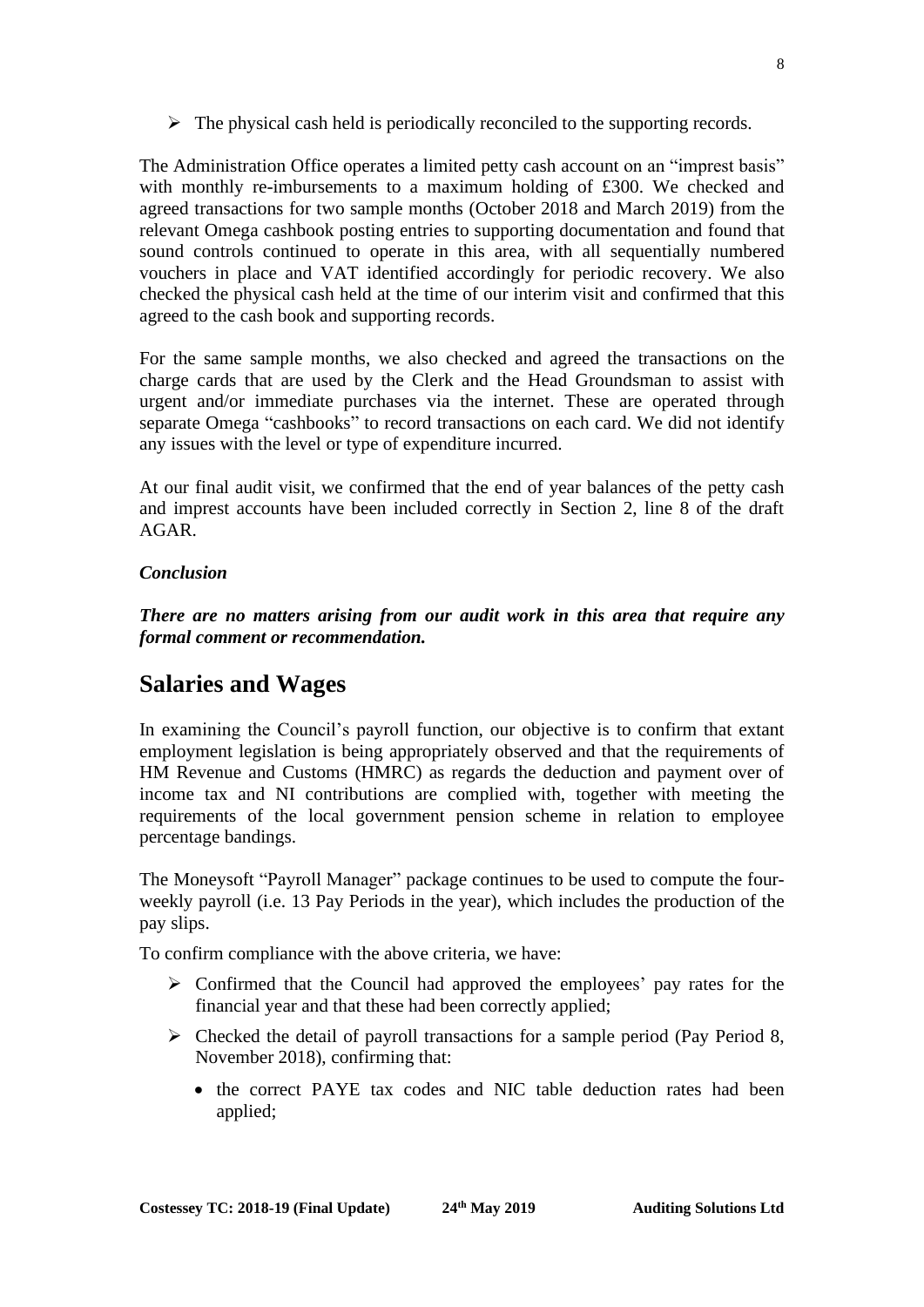- appropriate percentage pension deductions, based on the current Local Government Pension Scheme (LGPS) salary bandings, have been applied to those staff in the pension scheme;
- timesheets had been submitted by employees in support of any additional hours worked and claimed as either overtime or TOIL, and these had been appropriately certified for accuracy and payment; and
- the net salaries, paid by BACS, are in line with the relevant payslips.

At our interim audit visit, we identified an error in the way that the basic pay had been calculated during 2018-19, which had resulted in slight underpayments to the majority of staff in the year to date. This error was due to the salary calculation for each Pay Period being made by multiplying the hourly rate for the relevant NJC Scale Point by the number of hours worked, rather than by taking a proportion (1/13th) of the annual salary - adjusted for hours worked where the employee is part time. (NB the hourly rate is calculated on a slightly different basis than the annual rate). We confirmed that in previous years the correct approach had been followed. At our final audit visit, we were pleased to note that this error had been rectified and that subsequent salary payments for the year had been calculated on the correct basis.

We also recommended that, in the future, all adjustments made to the calculation fields in 'Payroll Manager' should be subject to independent review by another member of staff (these will occur when there are any changes to pay rates, or to staff hours or pay grades) and, ideally, there should be an independent review of each periodic pay run. At our final audit visit, we were pleased to note that this control has now been put in place.

### *Conclusion*

*There are no further matters arising from our audit work in this area that require any formal comment or recommendation.* 

### **Investments and Loans**

Our objective here is to confirm that the Council is investing "surplus funds", be they held temporarily or on a longer term basis, in appropriate banking and investment institutions, that an appropriate investment policy is in place, that the Council is obtaining the best rate of return on any such investments made, that interest earned is brought to account correctly and appropriately in the accounting records and that any loan repayments due to or payable by the Council are transacted in accordance with the relevant loan agreements.

The Council has an investment (treasury management) policy in place and this was reviewed and updated in February 2019 to reflect updated statutory guidance on local government investments which applies from the 2018-19 financial year.

At present, the Council does not hold any long-term investments, with all "surplus" funds being held within the Barclays Business Premium account and the Barclays One-Year Treasury Deposit.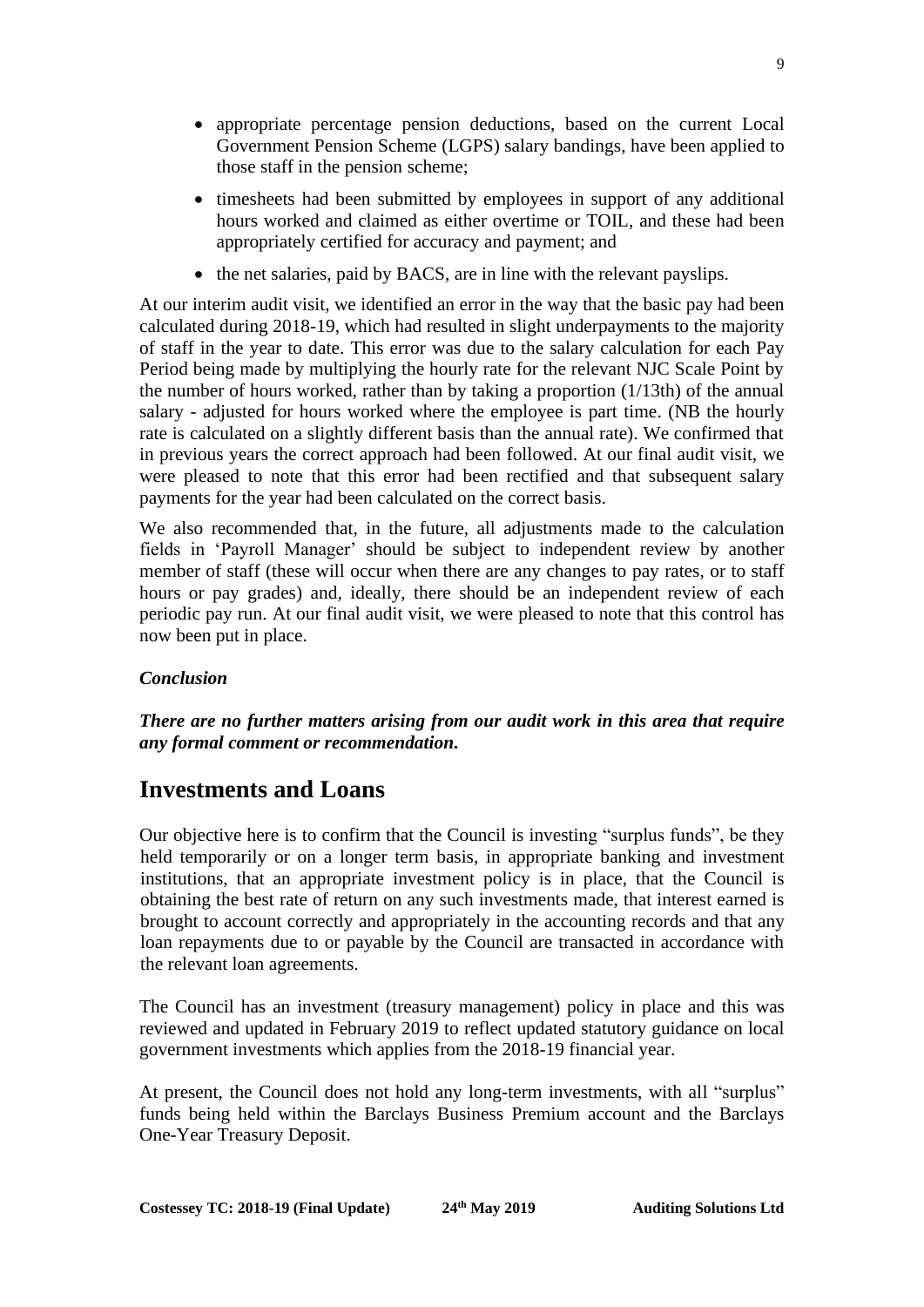We have checked and agreed the half-yearly repayments of principal and interest on the Council's three Public Works Loans Board (PWLB) loans to their third party "demand" notices. We have also confirmed that the repayments made to PWLB and the overall balance outstanding at the year-end, have been reported correctly in the AGAR (Section 2, lines 5 and 10)

#### *Conclusion*

*There are no matters arising from our audit work in this area that require any formal comment or recommendation.*

### **Statement of Accounts and AGAR**

We have examined the detailed accounting statements prepared by the Accounts using the RBS Omega system and also the draft of the statutory "Accounting Statements 2018-19" that the Council is required to complete and approve (Section 2 of the AGAR). We agreed the detail to the supporting accounting records and other related documentation.

#### *Conclusions*

*There are no matters arising from this area of our review that require any formal comment or recommendation. We look forward to receiving a copy of the finalised AGAR (Sections 1 and 2), once the document has been approved by the Council.*

*On the basis of the work undertaken during the course of our review for the year, we have completed and signed the Annual Internal Audit Report on Page 3 of the AGAR, assigning positive assurances in all areas of internal control.*